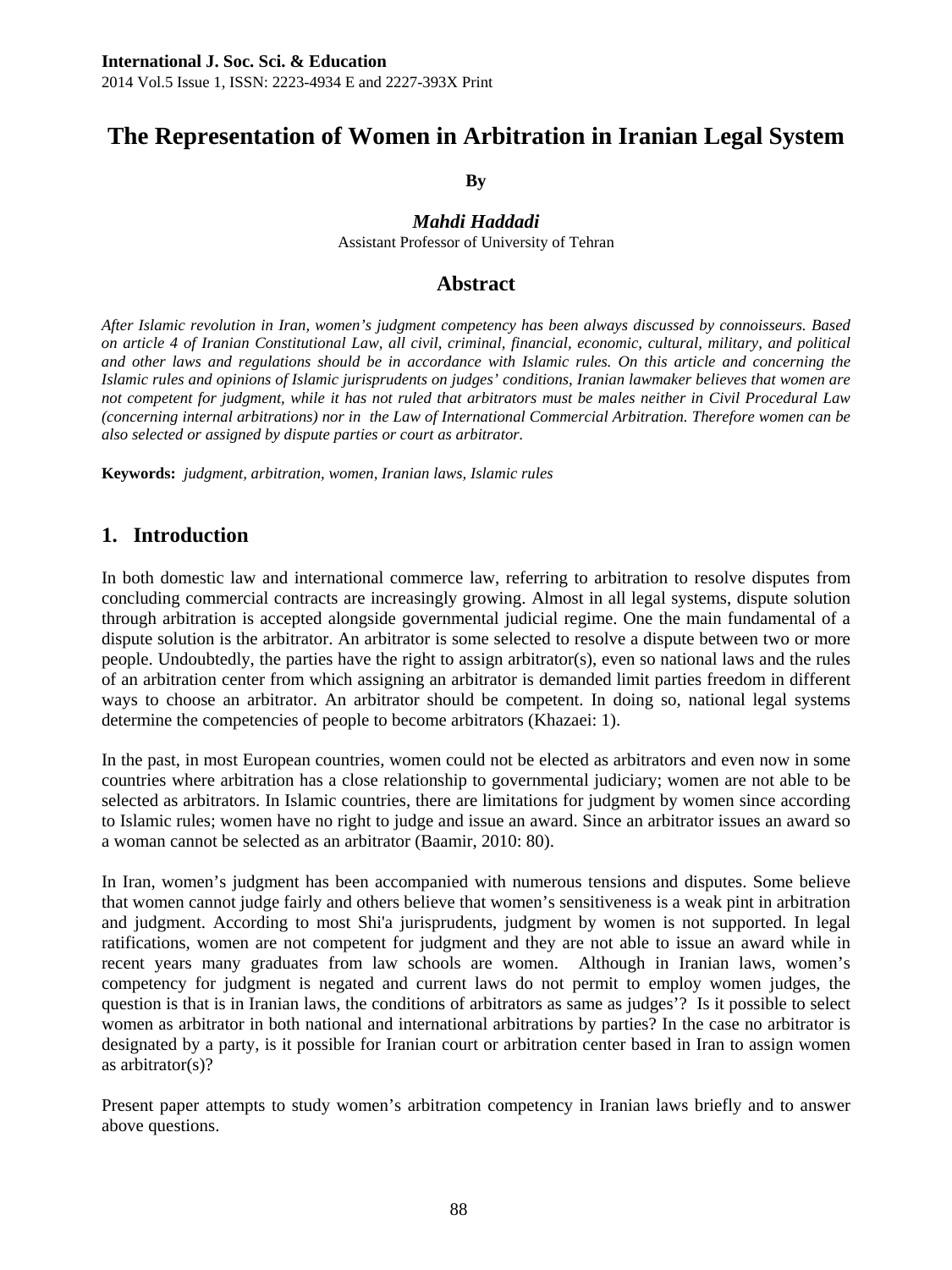#### **Women's judgment**

Judgment means to resolve (Ragheb Esfahani, 1404 Hijri: 674). Judge is someone who resolves a dispute by issuing an award. There are types of judges in Islamic jurisprudential resources and Iranian laws: assigned judge and selected judge ( arbitrator ). Here, we address to the former and the latter is examined in next section.

#### **Women's judgment before Islamic revolution**

Before Islamic revolution in 1979, there was no condition for judge to be a man in the first law on employing judges approved in 1923. It was in 1969 when five women received judicial certifications and the procedure continued to Islamic revolution (Mehrpour, 2000: 314).

#### **Women's judgment in the Islamic Republic of Iran**

Upon Islamic revolution victory, women's affairs were radically changes including changes in the situation of female judges in judiciary system and changes in attitudes toward the conditions of judges (Kadivar, 2005: 33).

By establishing Islamic republic system and the necessity to respect Islamic regulations (article 4 of the Constitutional Law), women were prevented from judgment, employing female judges was stopped and the situation of working women in judiciary system was transformed. According to article 163 of the Constitutional Law, Parliament determine conditions and attributes for judges in accordance with Islamic jurisprudential rules. Thus, the Constitutional Law has clarified the conditions of judges based on ordinary laws.

In 1979, the transient government changed the rank of women judges to official (administrative) ranks. Afterwards, being a man was adopted as a condition for judges in the law on conditions of judges 1982. On this basis, women in judiciary system either left their jobs or accepted to do non-judicial works. Two years later, by adding a clause to the law on the conditions of judges, racial changes were happened in the situation of female judges. This clause reads that "women with judicial rank competent in this clause can work in special civil courts and offices to supervise children as advisors and have their own judicial rank." It was a new attention to women's acquired rights while it also showed the impossibility of working women as judges.

Gradually, because of different needs and pressures on expanding women activities in judiciary system, the added clause was amended in 1995: "Judiciary head can employ competent women with judicial rank in such position as administrative justice court, special civil courts, research judge, legal studies officers and codification of judicial laws, children supervision offices, and legal administration advisors."

Although a big step was taken to promote the situation of women in Judiciary, their judicial status to issue award was not changes. Three years later, in accordance with the law of family courts 1997: "if possible, each family court should investigate the case by the attendance of woman judicial advisor and the awards should be issued upon consultancy with woman judicial advisor."

As seen, women have no right to issue award in Iranian judicial system and their present in courts is limited to advisory positions. It is due the Islamic jurisprudential insight over rules in Iran. In other words, after Islamic revolution in Iran, it was considered that the judicial system should be based on Islamic jurisprudence. In judicial system of Islam, judgment is based on Islamic jurisprudence. In such system, the judge refers to sources of Islamic jurisprudence (Holy Quran, Tradition, Concurrence and Wisdom) rather than sources of law and issues his awards on this basis. In judicial system is based on Islamic jurisprudence being a man is a necessary condition for judges (Marashi, 1996: 17 – 18). But in judicial systems accepted worldwide, judgment is based on the laws ratified by Parliament and the judge has no responsibility to determine whether they are religious or not. Also, the judge cannot oppose them. Under such judicial system, there is no argument on banning women from judging since women are not going to act as their religious jurisprudence.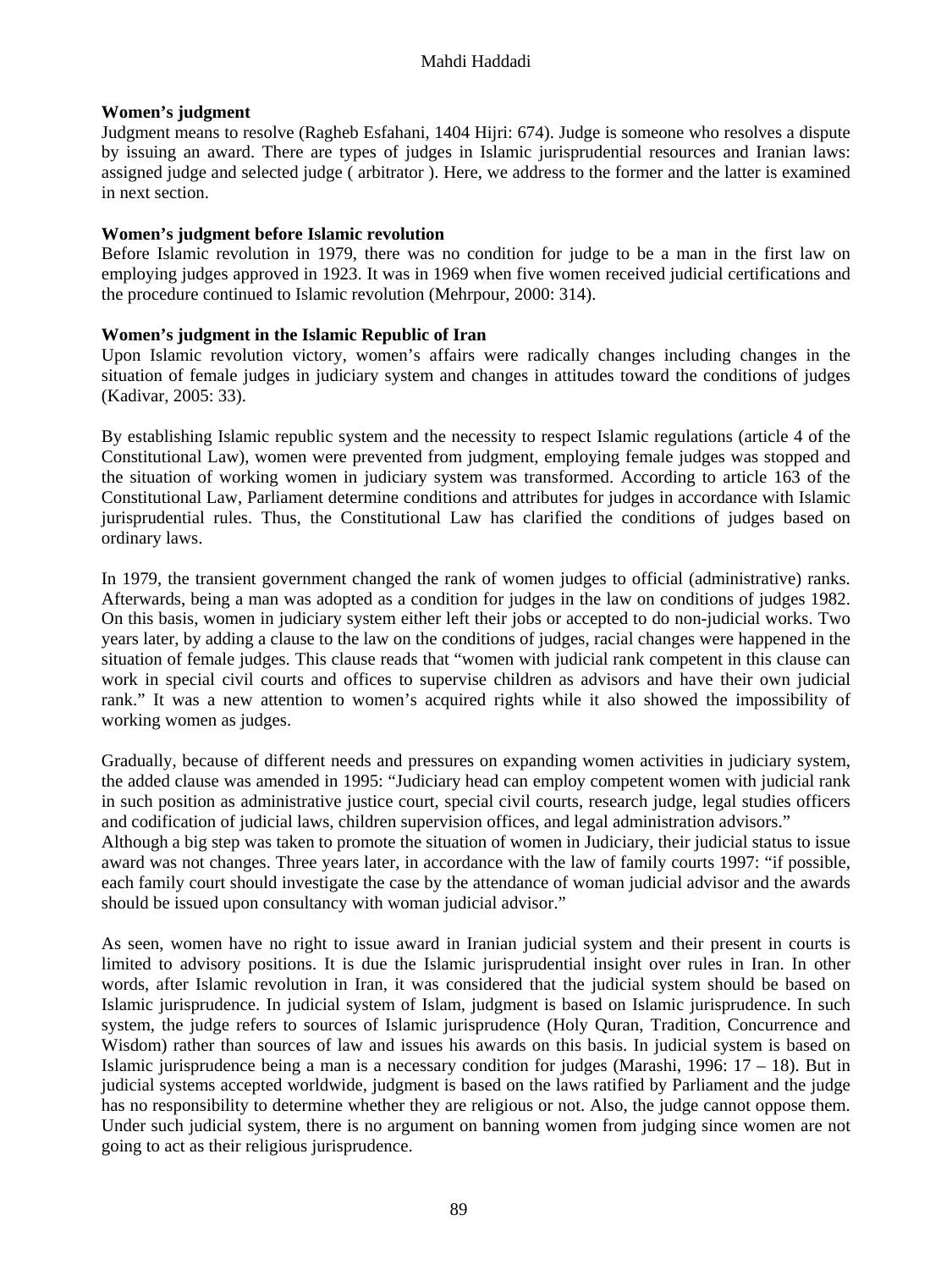#### **Women's arbitration**

As mentioned, Iranian legal system and its rules should be based on Islamic rules especially Shi'a jurisprudence emphasized in the Constitutional Law (article 4). On this basis, Iranian legal system does not allow women to judge. Now, we see whether competent women can resolve disputes as an arbitrator or they are derived of such right?

Doing so, we study the opinions of Shi'a jurisprudents briefly and then we address to Iranian laws.

# **2. Women's arbitration in the view of Shi'a jurisprudence**

#### **a. Definition of arbitrator**

There are different attitudes and definitions on arbitrator. One of the acceptable definitions is: arbitrator is someone selected by dispute parties irrespective of arbitrator's assignment by Imam particularly or generally (Moosavi Ardebili, 1423 Hijri: 107 – 108). Arbitrators can be more than one person; namely, the parties have selected two or more people for arbitration.

#### **b. Legitimacy and permission of arbitration**

The legitimacy and permission of arbitration in Islamic laws is initially documented by Holy Quran: *"*And if you fear dissension between the two, send an arbitrator from his people and an arbitrator from her people. If they both desire reconciliation, Allah will cause it between them. Indeed, Allah is ever knowing and acquainted [with all things]*"* (Al-Nisa Chapter, 35). This verse shows arbitration legitimacy and permission in family disputes which can be extended to other similar disputes (Joneidi, 1999: 24). Additionally, there are other verses which show arbitration and concilation (verses 59  $\&$  65 of Al-Nisa Chapter and verses 9 & 10 of Al-Hujraat Chapter).

On the other hand, in many narratives one can see arbitration prescription. Most of these narratives are cited especially by Sunni jurisprudents, including has been cited that the Prophet accepted award by Saad Bin Maaz in arbitration between him and Bani Rhorayzeh. The most important narrative in Shi'a jurisprudence on arbitration is cited from Imam Sadiq by Abi Khadijeh as reads: "elect someone from you as judge who knows a part of our verdicts. I will also assign him as judge. Therefore take your claims in front of him (Hor Alameli: 4). It can be understood well that when parties select someone as arbitrator, Imam also assigns him as arbitrator (Moosavi Khoei, 1407 Hijri).

Obviously, there is no relative comprehensive text in Islamic judgment not mentioned discussions on arbitration and its conditions. Certainly, it shows the concurrence among Islamic jurisprudents on the legitimacy of arbitration albeit in brief (Joneidi, ibid: 25).

## **c. The condition of being man for arbitrator**

Many Shi'a and Sunni jurisprudents believe that the conditions of arbitrator are identical to judge. It means that all necessary conditions for judge including general conditions such as maturity and wisdom as well private conditions such as being a Muslim, justice and individual legal reasoning ( by a Muslim jurist) (Ijtehad) and being man are also necessary for arbitrator. "What considered as condition by Imam for judge is also condition for an arbitrator" (Mohaghegh Ali, 1409 Hijri: 861). It is similar to may statements in other resources (Alameh Helly, 1410 Hijri: 138; Shahid Aval, 1411 Hijri: 68; Shahid Sany, 1410 Hijri: 68; Mohaghegh Ardabiliy, 1403 Hijri: 17). To the same reason, many Islamic jurisprudents have avoided mentioning the conditions and have limited themselves to this statement.

However, some Islamic jurisprudents believe that the conditions of an arbitrator are not identical to a judge (Ansary, 1415 Hijri: 47; Husseini Ameli, 1418 Hijri: 5).

Thus, the verdicts by Islamic jurisprudents are categorized in three areas: a group believes that being man is a condition for both judges and arbitrators; some believe that they are not conditions for them; some believe that it is a condition for judge not an arbitrator (Hedyatnia Ganji, 2006: 150).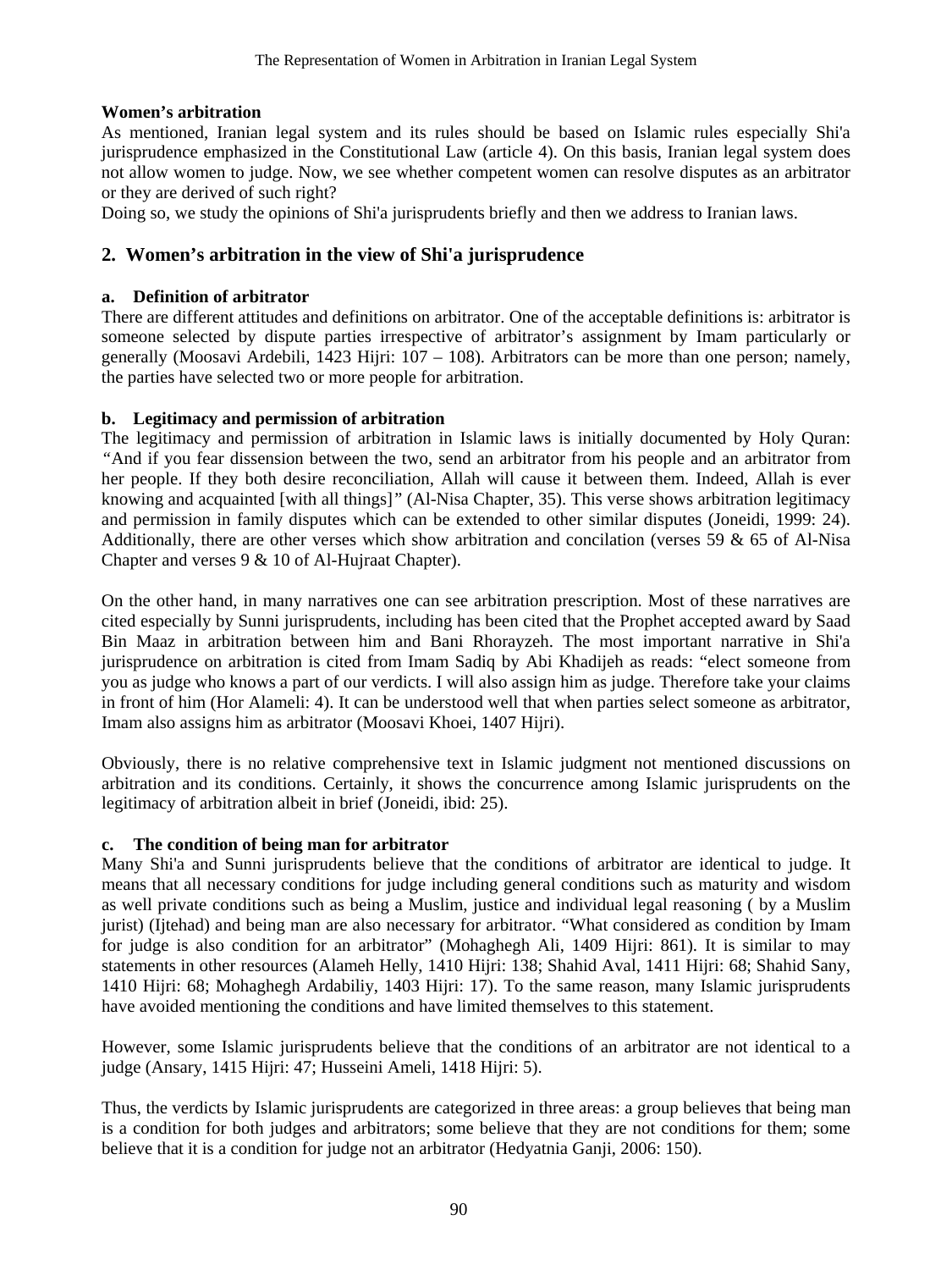#### **3. Women's arbitration in Iranian arbitration laws**

The record of Iranian arbitration law backs to 1910. In the legal procedure law 1910, the first arbitration laws were included. Then, chapter eight of Civil Procedure Law in 1939 was allocated to arbitration regulations. These regulations were maintained with minor changes in 2000 through chapter 7 of General and Revolutionary Courts Procedure Law (in civil issues). Although mentioned arbitration regulations were devised for internal arbitration and they did not distinguish between national and international arbitrations, it could also include international arbitration. However, exerting such regulation on international arbitration is not without problems since principles of international commercial arbitration are not considered in this law (Seifi, 1998: 37). Concerning the need by Iranian legal regime to adapt international commercial arbitrations, Iranian Parliament ratified International Commercial Arbitration Law in 1997. It is highly similar to UNCITRAL Model Law. However, some parts are not a full reflection of this law and they are adapted to domestic conditions. The aim of its improvement was to provide better and newer regulation than arbitration regulations mentioned in the chapter 7 of General and Revolutionary Courts Procedure Law. Thus, arbitration rules of chapter 7 are only for internal arbitrations.

Dispute solution arbitration is conducted by a third party whose competency is confirmed by parties (Shiravi, 2012: 141). In judicial procedures, judges are assigned by Judiciary authorities and there is no need that the judge to be selected by parties while arbitrators should be selected by them. In the case the parties do not select arbitrators, they will be selected by court or arbitration centers. On the other hand, both dispute parties and legal system would like to assure that the dispute will be investigated by those arbitrators who enjoy the minimum necessary conditions. On this basis, we can examine women arbitration in two cases: are the parties facing with limitations in selecting an arbitrator and they are forced to select male arbitrators? Are courts or authorities facing with limitations in assigning arbitrators and they are forced to assign male arbitrators?

#### **a. Selecting women arbitrator by dispute parties**

One of the main principles of arbitration is contractual freedom in referring dispute to private person(s). However, it is faced with limitations in national legal systems and parties are not free to select any one the desire. Furthermore, in organizational arbitration, arbitration center determines conditions for arbitrators and those people who lack such conditions are not confirmed as arbitrators. In different countries, conditions are determined for arbitrators and parties cannot neglect them. These conditions are so important that lack of them can invalidate issued awards. There are different conditions in different countries. The most important conditions mentioned for arbitrators in national legal systems include competency, nationality, impartiality, independence and particular conditions such as legal knowledge or specialty (Shiravi, ibid: 158).

Concerning judgment by women, it was determined that in Iranian legal system, women are not allowed to judge and they cannot issue any award as judge. Since Iranian legal system is based on Islam especially Shi'a and it was determined in previous sections that according to Shi'a jurisprudents, the conditions of arbitrators are identical to judges' and women have not right to arbitration, the question is that this limitation is in Iranian laws on arbitration and parties cannot select a woman as an arbitrator or Iranian laws have not followed Islamic jurisprudents' opinions in this regard.

Chapter 7 of General and Revolutionary Courts Procedure Law (in civil issues) have detailed items on internal arbitration such as arbitrators' independence in determine the procedure law and decision making on the nature of dispute and parties' freedom on substantive law. However, lawmaker has said nothing on arbitrators' conditions especially whether he should have the same conditions of judge or not. Only in article 466, it is clarified that below persons cannot be selected as arbitrators: 1. Legal incompetent people. 2. Those ones who are forbidden from arbitration by the award of the court. Also, article 470 reads that parties cannot select the judges and staff of the Judiciary as arbitrator. In submitting the bill on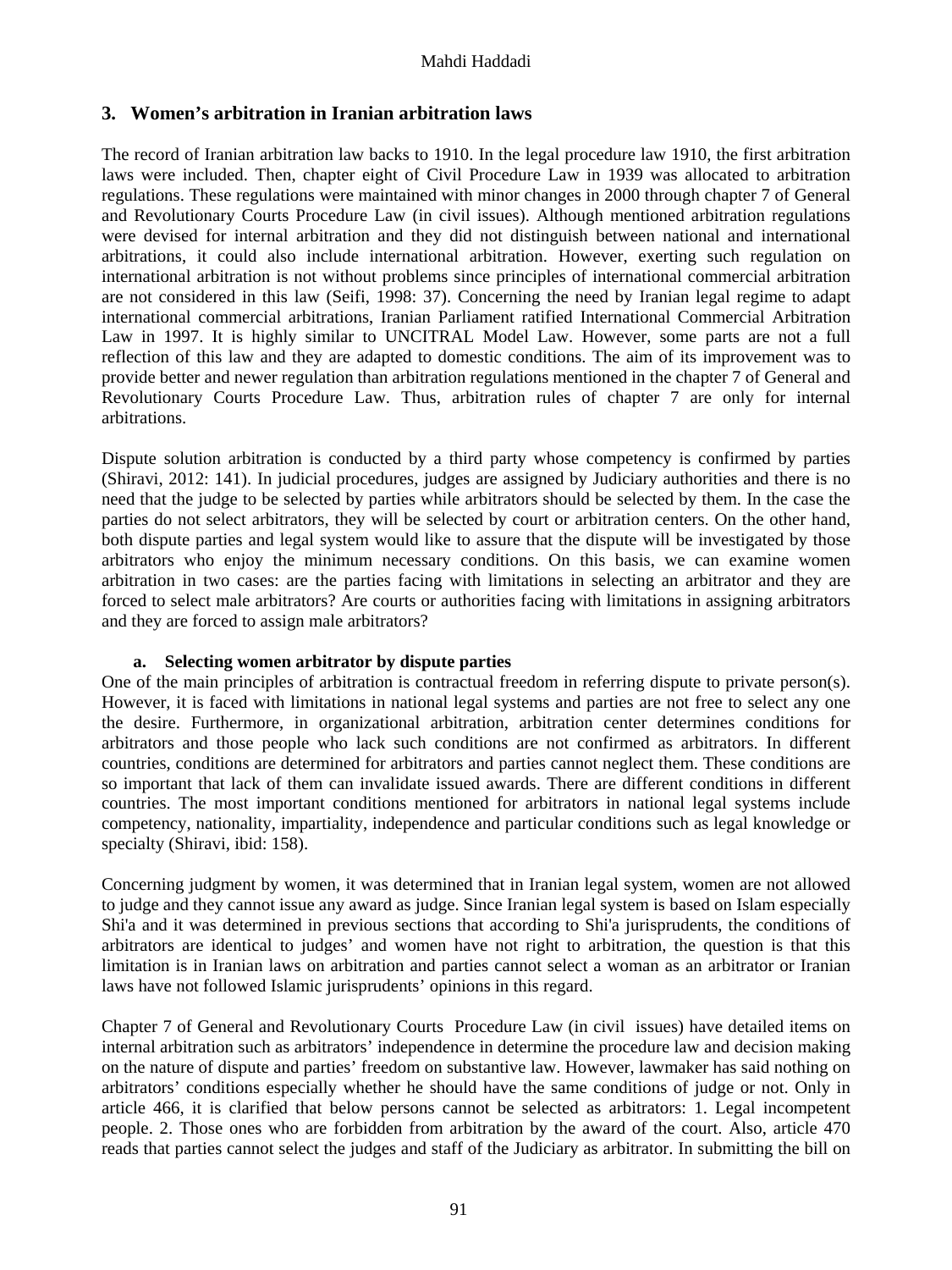Dispute Solution Council and Arbitration institution to Parliament in 2005, Judiciary tried to express the condition of an arbitrator among which there was no condition on being man. Later, Iranian Parliament abandoned the article on arbitrator from this bill and it only ratified Dispute Solution Council. Thus, in internal arbitration based on Chapter 7 of General and Revolutionary Courts Procedure Law (in civil issues), no limitation is seen on female arbitration.

In international commercial arbitrations, the Iranian Law on International Commercial Arbitration (1997) should be considered as the criterion. As mentioned, this law considered UNCITRAL Model Law as the focal point and pattern while should be adapted to Iranian internal conditions. However, the changes are not paramount and the main principles of arbitration are particularly paid attention. In fact, Iranian Law on International Commercial Arbitration has two remarkable traits: one is to use common norms going in international arbitration theory and practice and another one is to remedy deficiencies in Chapter 7 of General and Revolutionary Courts procedure law (in civil issues).

Concerning above points, since in UNCITRAL Model Law, except than impartiality and independence no other conditions are mentioned for arbitrators, Iranian lawmaker has acted as this sample and it has reflected its provision in its own law identically. Guardian Council which monitors and confirms the laws ratified by the Parliament in terms of no contradiction to the Islamic rules and the Constitutional Law has not seen it necessary that the conditions of judges and arbitrators should be similar. Therefore, Iranian Law on International Commercial Arbitration has created no limitation of women arbitration and the rights of dispute parties to choose an arbitrator.

## **b. Assigning women arbitrators by an authority or court**

As seen in previous section, in accordance with Iranian arbitration laws, parties can select competent women as arbitrators and there is no limitation in this regard. Is the relevant authority especially court is facing with any limitation in assigning an arbitrator instead of parties? Can women be selected by authority or courts?

When each party refuses selecting a single arbitrator or selecting a joint arbitrator or arbitrators cannot agree on selecting a head arbitrator, the issue of selecting an arbitrator can be assigned to a court or authority. Here, authority or court do not enjoy abstract freedom to select anyone they like, such limitations are exerted through lex arbitri. Arbitration centers have also conditions on selecting arbitrators (Shiravi, ibid: 164).

From Chapter 7 of General and Revolutionary Courts Procedure Law (in civil issues) (article 469) and International Commercial Arbitration Law (articles 11 and 12), one can be inferred that the only conditions should be obeyed by authority or courts to select and assign arbitrators include: conditions announced by dispute parties, the nationality of arbitrators, impartiality, independence and other conditions may be exerted by arbitration center. Therefore authority or courts are facing with no legal limitation of assigning women arbitrators.

Thus, it is observed that there is a far distance between Iranian lawmaker and Shi'a jurisprudents' opinions on the conditions of arbitrator especially women arbitration and in contrary to judgment, it has paved the ground for women operation in arbitration.

# **4. Conclusion**

After studying the issues on women judgment and arbitration on Iranian legal system, one can draw below results:

- 1. Iranian legal system before Islamic revolution in 1989 accepted women competencies for judgment. In the meantime, women's arbitration was possible at that time.
- 2. After Islamic revolution and establishment of the Islamic Republic of Iran, all laws must be adapted to Islamic rules based on Principle 4 of Iranian Constitutional Law.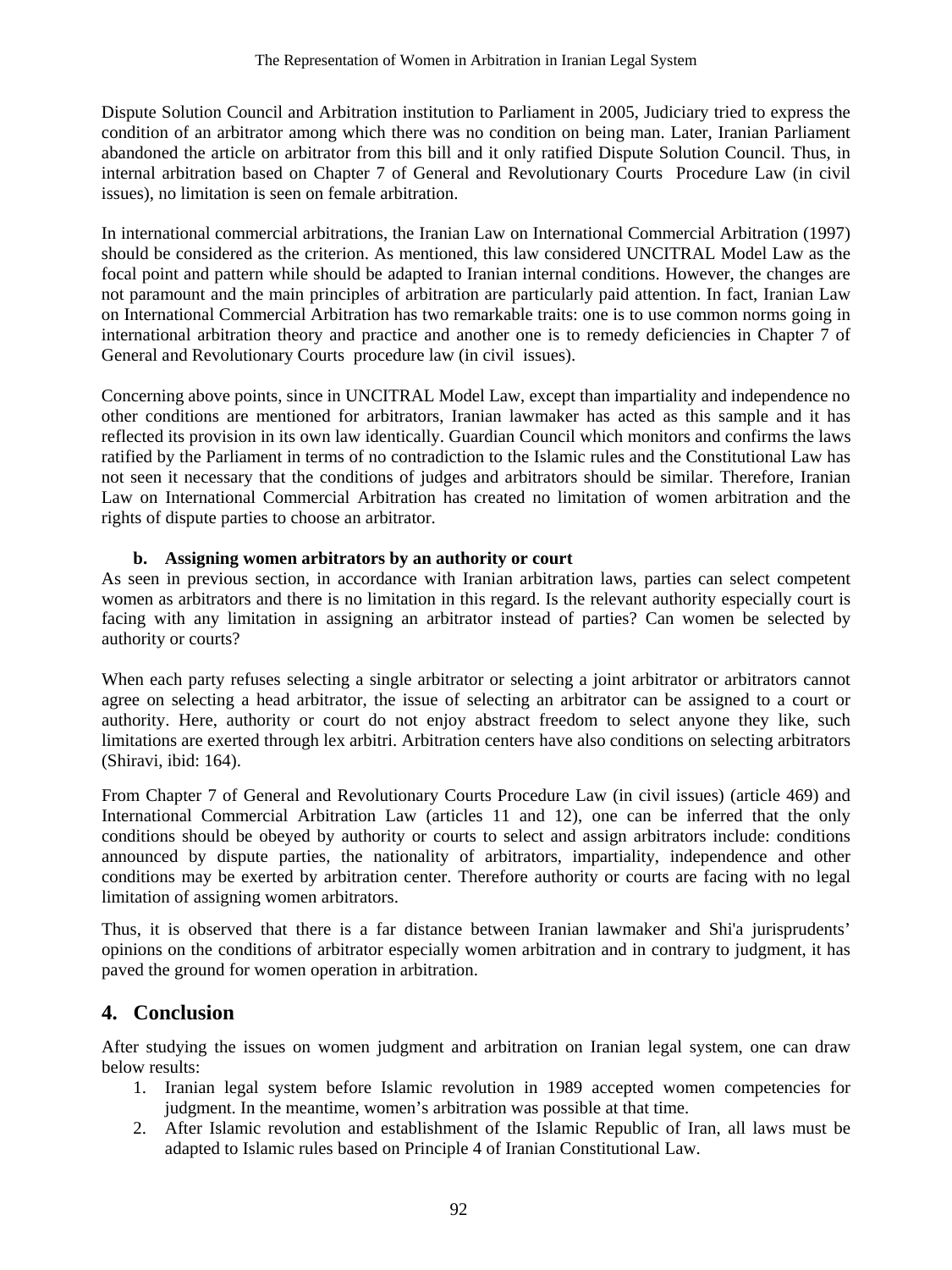#### Mahdi Haddadi

- 3. According to most Sunni and Shi'a jurisprudents, judgment is a special position for men. Therefore, based on laws ratified after Islamic revolution, women are not able to be judge and issue awards.
- 4. According to most Sunni and Shi'a jurisprudents, the conditions of judges and arbitrators are identical. Therefore, women cannot be selected or assigned as arbitrators.
- 5. Despite of Islamic jurisprudents' opinions on arbitration, Iranian laws are not identical to famous Islamic jurisprudents' opinions. Therefore, one can select or assign women as arbitrators in both internal and international commercial arbitrations.

Such initiative by Iranian lawmaker is undoubtedly an important forwarding step on the procedure of lawmaking on arbitration in Iran which would move Iranian arbitration system toward a more complete and acceptable system based on international benchmarks and norms.

## **References:**

Ansary, Morteza (1415 Hijri), Alghaza & AlShahdat, 1<sup>st</sup> edition, Qom, Bagheri.

- Ardabily (Moqadas), Ahmad (1403 Hijri), Majma Alfaede and Alborhan, Qom, Modaressin Community.
- Baamir, Abdulraman Yahya, (2010), Shari'a Law in Commercial and Banking Arbitration : Law and Practice in Saudi Arabia, England, Ashgate Publishing limited.
- Hedayatnia, Farajollah (2006), Women Judgment in the Light of Secondary Verdicts, Women Strategic Studies Quarterly, Vol. 32, 126-165.

Helly (Mohaghegh) Abu Jafar Najmaoldin (1409 Hijri),), Sahar Al-Islam, 2<sup>nd</sup> edition, Qom, Amir,

Helly, Ahmed Bin Edris (1410 Hijri),), Alsarayer, 2<sup>nd</sup> edition, Qom, Islamic Publications Institute.

Holy Quran.

Hor Alameli, Mohammad Bin Hassan, Vasayel Al- Shi'a, Dar Ahya Altras, Birut.

Hussieni Ameli, Seyed Javad (1418 Hijri), Meftah Alkarame, Dar Altras, Beirut.

- Joneydi, Laya (1999), a Critical and Comparative Study of International Commercial Arbitration Law, Tehran, Faculty of Law and Political Science Publications, University of Tehran.
- Kadivar, Jamileh (2005), The Barriers of Women Judgment in Iran, Economic and Political Information Journal, Vol. 217 – 218, 32-39.
- Khazaei, Hussein, Arbitrator in Domestic law and International Commerce, from www.davari.org.
- Maki Amel, Mohammad Bin Jamalodin (1411 Hijri), AlMoa AlDameshghieh, 1<sup>st</sup> edition, Qom, Darlofekr Publications.
- Maki Ameli, Zeyonldin Bin Ali (1410 Hijri), Sharoh ALMoa, Davary Publications, 1<sup>st</sup> edition
- Marashi, Seyed Mohammad Hussein (1996), Women Arbitration in Islam, The Judiciary ' s Law Journal, Vol. 17 – 18, 17-24.
- Mehrpour, Hussein (2000), Discussion on Women Rights, Tehran, Etela'at Publications.

Moosavi Ardabili, Seyed Abdulkarim (1423 Hijri), Feghh AlGhaza, 2<sup>nd</sup> edition, Qom, Mofid University.

- Moosavi Khoei, Seyed Abulghassem (1407 Hijri), Mabani Takmaleh AlMahnaj, Qom, Lotfi.
- Ragheb Isfahani, Hussein Bin Mohammad (1404 Hijri), Mofradat Fi Gharib Al-Koran, 1<sup>st</sup> edition, Dafter Nashr Alketab.